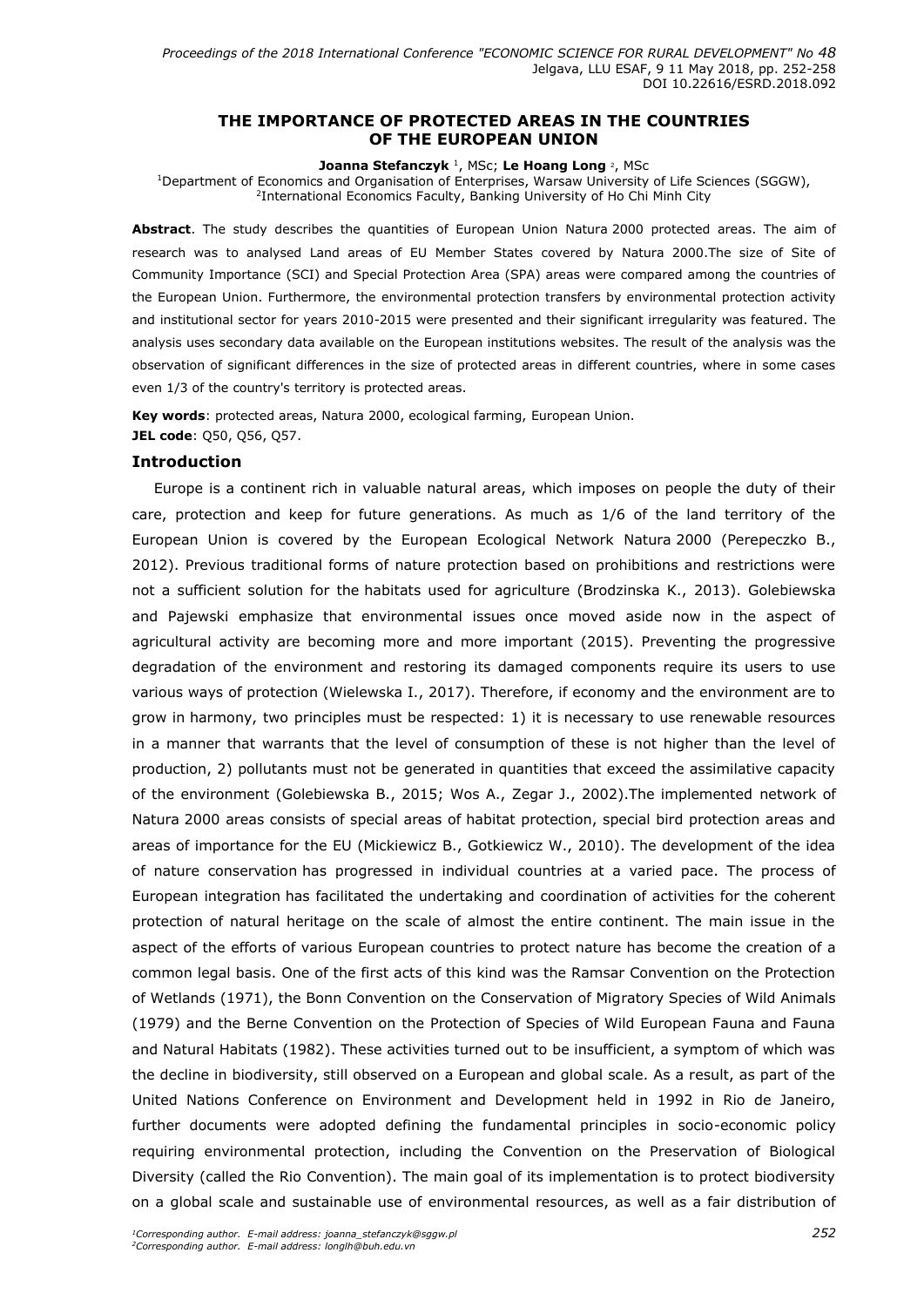benefits derived from genetic resources (General Directorate for Environmental Protection, 2014). In order to achieve such goals within the European communities, the so-called Bird Directive (Council Directive 79/409 / EEC of 2 April 1979 on the protection of wild birds, replaced by a new Directive 2009/147 / EC of the European Parliament and of the Council of 30 November 2009 on the conservation of wild birds) . As an act of law closely related and developing a vision of the actions outlined earlier in relation to birds, in 1992 the so-called the Habitats Directive (Council Directive 92/43 / EEC of 21 May 1992 on the conservation of natural habitats and wild fauna and flora), which obliged the Member States of the European Union to introduce a legal basis for the development of a network of areas protecting endangered species on a European scale , animals and types of natural habitats. These two directives provide for the creation of a system of areas constituting a functionally coherent network - the European Ecological Network Natura 2000, enabling the implementation of a coherent nature conservation policy on the territory of the European Union, created by the Birds and Habitats designated areas of special bird protection (SPAs) and special areas habitat protection (SAC). The obligation to designate Natura 2000 sites applies to all EU Member States (General Directorate for Environmental Protection, 2014). The network in question is an open system, which means that the list of areas can be supplemented on a regular basis (Kamieniecka J., Wojcik B., 2010). Protection of these areas does not exclude their economic use, however, each project must be assessed. This concept is an attempt to reconcile the need for economic development with the need to protect the environment (Zapolska K., 2012). It is also an attempt to increase the social acceptance of activities related to nature conservation, understanding this problem and teaching people care for the environment in which they live. In 2009 Golebiewska revealed that the increase of relations with the environment positively affected the obtained efficiency. In addition, in the case of the need to limit economic activity in areas covered by Natura 2000, compensation was proposed (Jack B., 2009; Szramka M., Zebek E., 2013).

The experience of European Union countries shows that protected areas can provide tangible benefits to the local community, including material ones (Kielsznia M., 2010). Protected areas are usually located where there is high forest cover, poor soils, low population and insufficiently developed communication infrastructure and entrepreneurship (Zapolska K., 2012). An opportunity for the development of entrepreneurship is, for example, the creation of accommodation for tourists within their own farms or the running of an organic farm (Bera M., 2014). Organic farming is conditioned by various aspects, examples of which are presented in Table 1.

Table 1

| <b>Conditions that</b><br>create the<br>possibility of<br>developing<br>organic<br>production | <b>Financial</b>                                            | Environmental                   | Market                                                                                                         | <b>Social</b>    | Regional                                                                          |
|-----------------------------------------------------------------------------------------------|-------------------------------------------------------------|---------------------------------|----------------------------------------------------------------------------------------------------------------|------------------|-----------------------------------------------------------------------------------|
|                                                                                               | The<br>possibility of<br>financial<br>support,<br>subsidies | Biodiversity, soil<br>fertility | Resulting from the<br>prices of organic<br>products against<br>the background of<br>conventional<br>production | Lifestyle change | Resulting from<br>the agrarian<br>structure and<br>the character<br>of the region |

**Conditions that create the possibility of developing organic production**

*Source: author's elaboration based on Siedlecka A. (2015). Conditions and prospects for the development of organic farms in natural valuable areas of the lubelskie province, Polish Association of Agricultural and Agribusiness Economists Scientific Annals, Volume 17, Issue 6, pp. 240-245*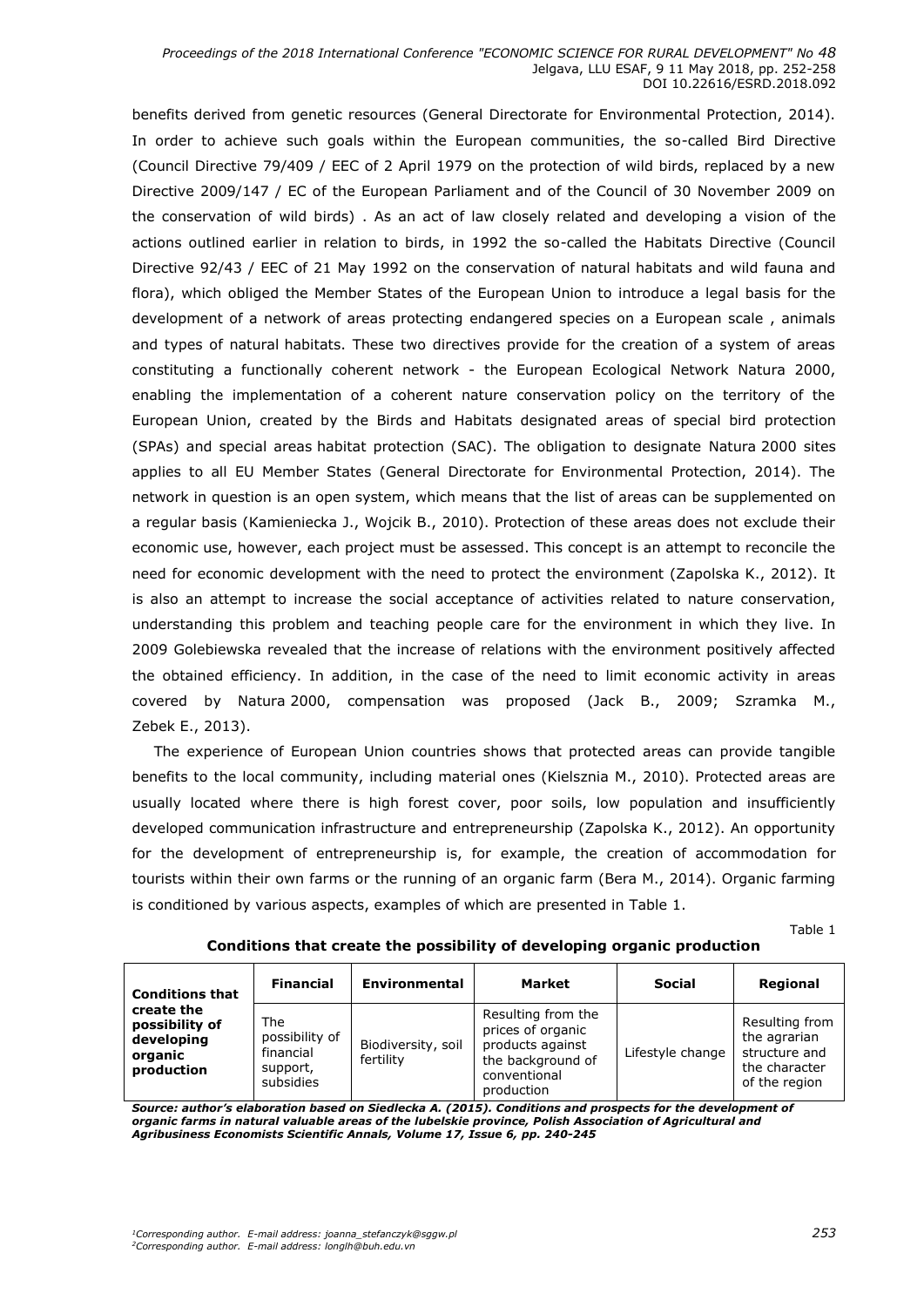## **Research results and discussion**

The ability to live in the vicinity of Natura 2000 protected areas is an everyday reality for many people, this is confirmed by Figure 1, where it is shown, how large these areas are in some countries.



*http://ec.europa.eu/environment/nature/natura2000/barometer/index\_en.htm*

Fig. 1. **Proportion of land area in the European Union Member States covered by Natura 2000 (outcome as of 03.02.2016), %**

In the case of Slovenia, Croatia and Bulgaria, protected areas of Natura 2000 occupy over 1/3 of the countries. While in Slovakia, Cyprus, Spain, Greece and Luxembourg, these extents are almost one third of the countries' area. On the other hand, the United Kingdom and Denmark have less than 10 % of the areas covered by the Natura 2000 Program. The remaining countries of the European Union have between 10 and 20 % of their area covered by protected areas Natura 2000.



Fig. 2. **Natura 2000 area per EU Member State (km<sup>2</sup>) (as of 03.02.2016)** 

Figure 2 shows Natura 2000 area per European Union Member State in square kilometres. It is seen as how very Spain stands out from the other countries. 137757 km<sup>2</sup> of surface is Natura 2000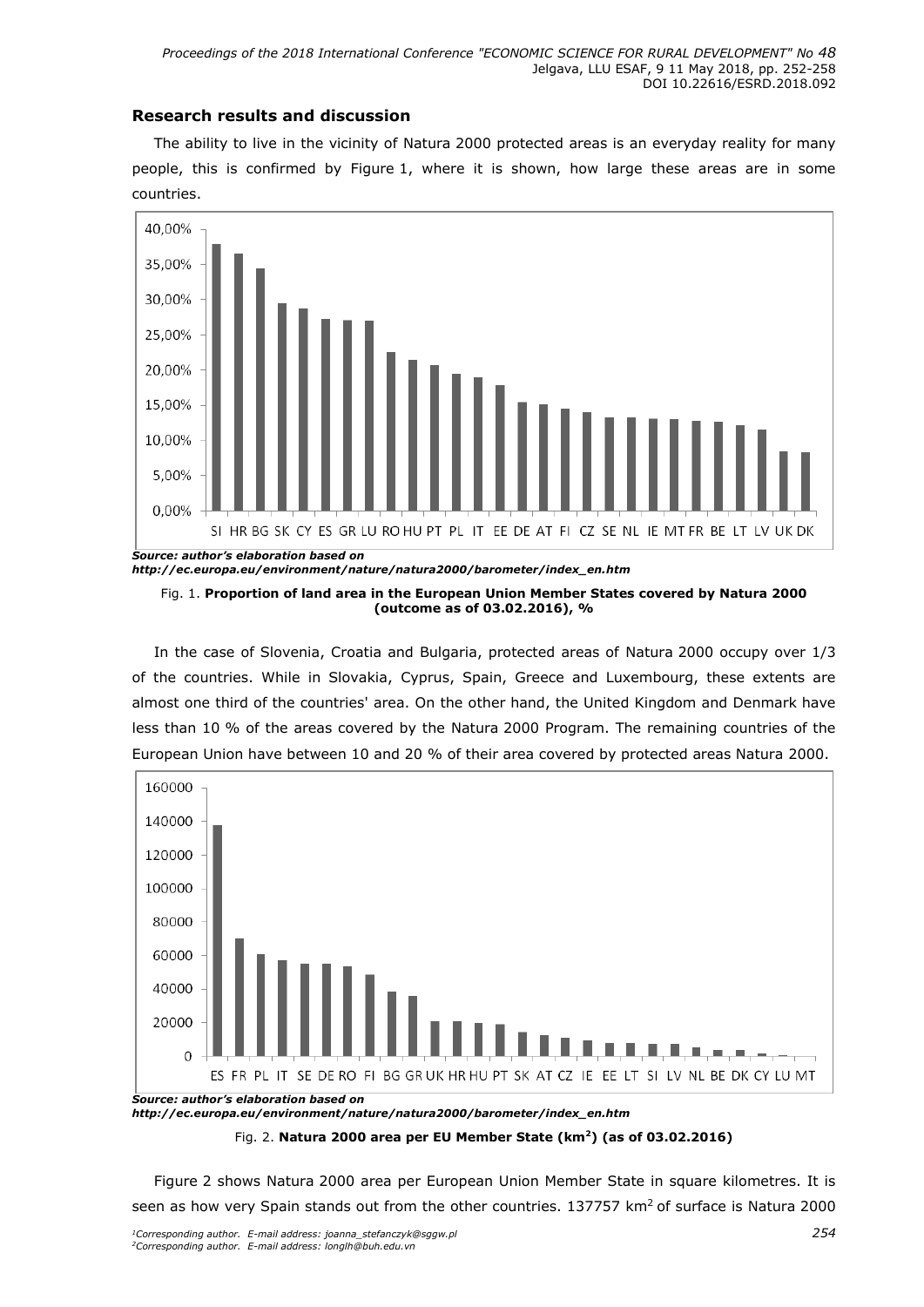protected areas. The second country with the largest surface area is almost half the size, it is France, whose protected areas are 69974 km<sup>2</sup>. It should be emphasized that Spain is not the largest country in the European Union, France occupies 46855 square kilometres more than Spain. The smallest area of protected fields is in Malta covering only 41 square kilometres.

Then analysed Site of Community Importance – SCI, which is defined in the [European](https://en.wikipedia.org/wiki/European_Commission)  [Commission](https://en.wikipedia.org/wiki/European_Commission) [Habitats Directive](https://en.wikipedia.org/wiki/Habitats_Directive) (92/43/EEC) as a site which, in the biogeographical region or regions to which it belongs, contributes significantly to the maintenance or restoration at a favourable conservation status of a natural habitat type or of a species and may also contribute significantly to the coherence of [Natura 2000,](https://en.wikipedia.org/wiki/Natura_2000) and/or contributes significantly to the maintenance of biological diversity within the biogeographic region or regions concerned (European Environment Agency). SCI terrestrial areas are the biggest also in Spain (Figure 3). SCI areas in Spain are 117395  $km^2$  followed by Sweden with more than half less  $-$  54745 km<sup>2</sup>.



*http://ec.europa.eu/environment/nature/natura2000/barometer/index\_en.htm* Fig. 3. **SCI terrestrial area data per EU Member State (km<sup>2</sup>) (as of 03.02.2016)** 

Figure 4 presents Special Protection Areas – SPA. These are a designation under the [European](https://en.wikipedia.org/wiki/European_Union)  [Union](https://en.wikipedia.org/wiki/European_Union) [Directive on the Conservation of Wild](https://en.wikipedia.org/wiki/Birds_Directive) Birds. Under the Directive, Member States of the [European Union](https://en.wikipedia.org/wiki/European_Union) (EU) have a duty to safeguard the [habitats](https://en.wikipedia.org/wiki/Habitat_(ecology)) of [migratory birds](https://en.wikipedia.org/wiki/Bird_migration) and certain particularly threatened birds. Together with [Special Areas of Conservation](https://en.wikipedia.org/wiki/Special_Area_of_Conservation) (SACs), the SPAs form a network of protected sites across the EU, called [Natura 2000](https://en.wikipedia.org/wiki/Natura_2000) (European Environment Agency).

Spain also excels here  $-100972 \text{ km}^2$  are special SPA fields. Less than fifty thousand square kilometres are occupied by Poland ranking it in the second position. For comparison, Malta has only 13 km<sup>2</sup> of SPA terrestrial areas.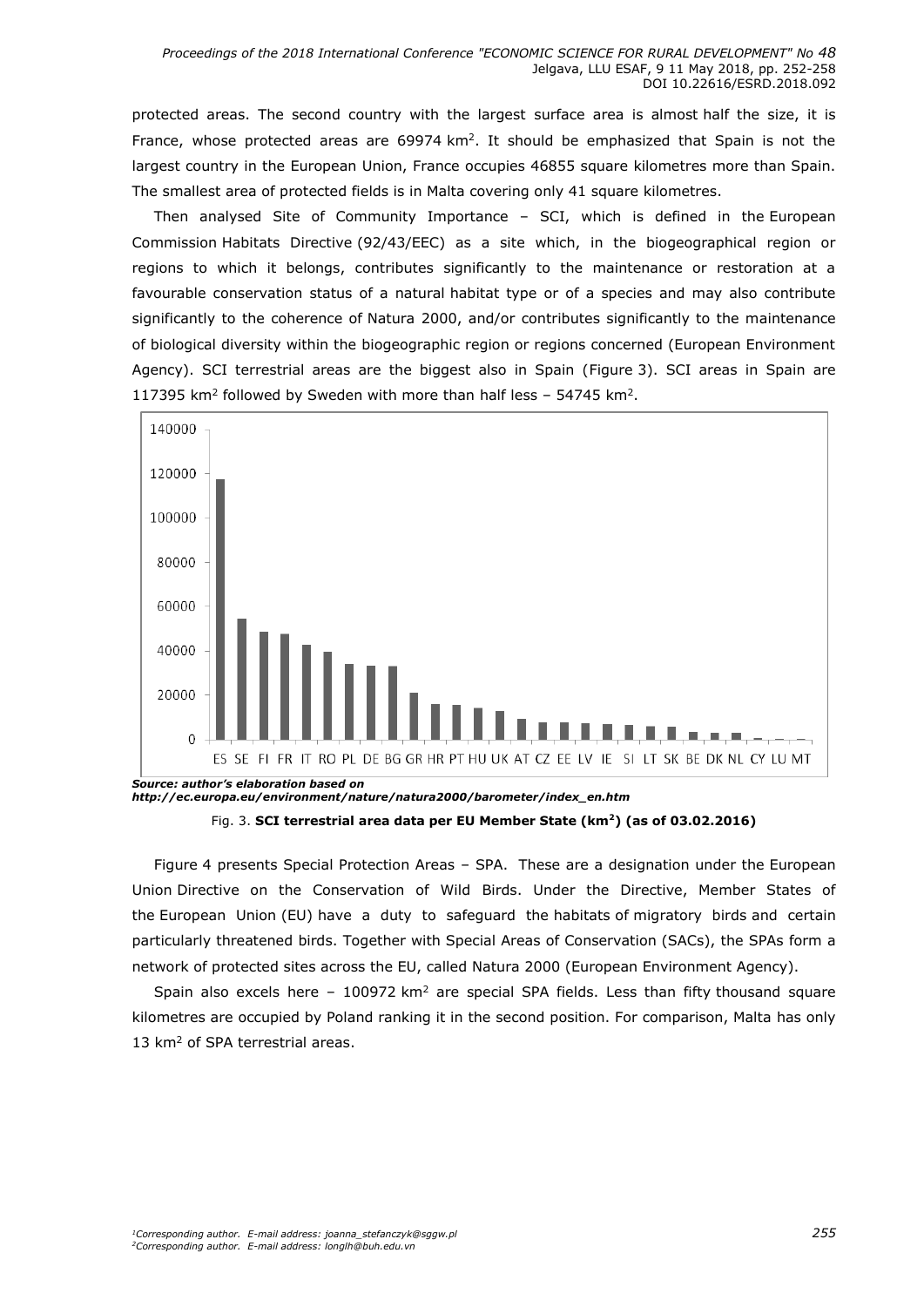

Fig. 4. **SPA terrestrial area data per EU Member State (km<sup>2</sup>) (as of 03.02.2016)** 

Then, environmental protection transfers by environmental protection activity and institutional sector were analysed. The countries of the European Union were selected for which data continuity was maintained in 2010-2014. Therefore, the Czech Republic, Denmark, Germany, Spain, France, Italy, Latvia, Lithuania, Luxembourg, Poland, Slovenia, Sweden, the United Kingdom were selected for the research.

Table 2

| Country                  | 2010     | 2011     | 2012     | 2013     | 2014          |
|--------------------------|----------|----------|----------|----------|---------------|
| <b>Czech Republic</b>    | 187.55   | 464.74   | 487.34   | 163.9    | 103.97        |
| <b>Denmark</b>           | 367.45   | 313.17   | 396.58   | 519.2    | 322.33        |
| Germany                  | 2 7 9 8  | 2 1 9 8  | 2 7 3 4  | 3 1 0 6  | 3 5 5 5       |
| Spain                    | 530      | 448      | 343      | 392      | 480           |
| <b>France</b>            | 1 731.38 | 1 231.42 | 1 178.38 | 1 351.55 | 1 040         |
| Italy                    | 743      | 662      | 629      | 718      | 644           |
| Latvia                   | 8.19     | 13.33    | 28.31    | 25.58    | 24.28         |
| Lithuania                | 3.79     | 8.4      | 11.91    | 32.13    | 57.67         |
| Luxembourg               | 72.32    | 58.49    | 74.91    | 51.79    | 103.01        |
| <b>Poland</b>            | 232.69   | 284.91   | 383.53   | 327.31   | 317.01        |
| Slovenia                 | 49.1     | 64.3     | 52.1     | 52.1     | 31.3          |
| Sweden                   | 255.1    | 289.6    | 312.15   | 307.69   | 265.98        |
| <b>United</b><br>Kingdom | 1 556.23 | 1 189.1  | 949.6    | 724.16   | 1 4 2 4 . 1 1 |

**Environmental protection transfers by environmental protection activity and institutional sector (million euro)**

*Source:<http://ec.europa.eu/eurostat/data/database>*

Table 2 presents environmental protection transfers by environmental protection activity and institutional sector. In the analysed period 2010-2012, there was a visible increase in the environmental protection transfers by environmental protection activity and institutional sector in the countries of the so-called New Union, which later joined the EU. In the same period, a decline was recorded in other analysed countries. These data indicated a large irregularity among countries.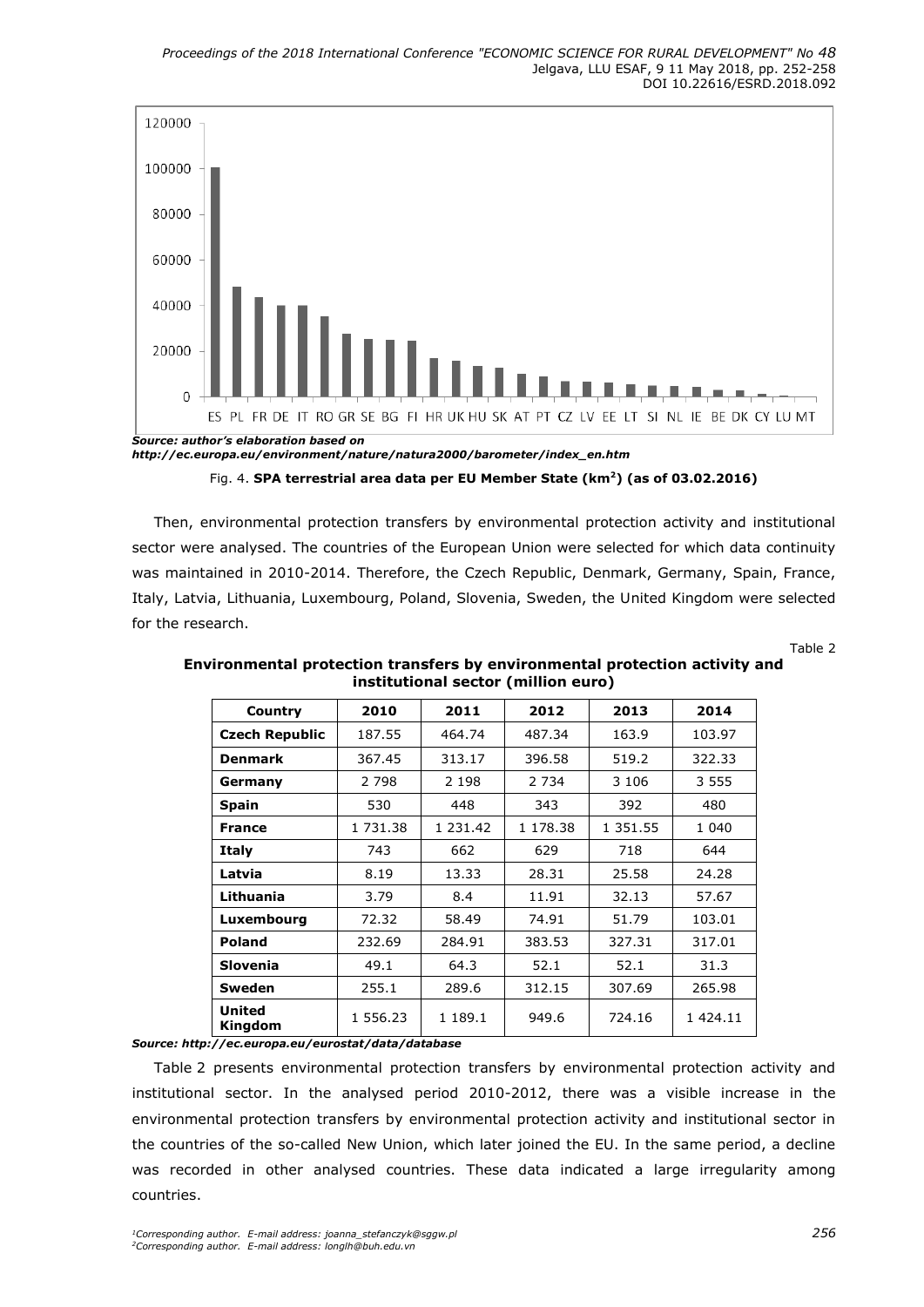*Proceedings of the 2018 International Conference "ECONOMIC SCIENCE FOR RURAL DEVELOPMENT" No 48* Jelgava, LLU ESAF, 9 11 May 2018, pp. 252-258 DOI 10.22616/ESRD.2018.092

In the Table 3, the chain indicates and the average pace of change in each country is specified. When analysing the values of the chain indices and average pace of change of the environmental protection transfers by environmental protection activity and institutional sector, it may be established that there was a very high irregularity in quotas. For example, for the Czech Republic, Denmark, Spain, France, Italy, Slovenia, the United Kingdom the average paces of change were negative, while in Germany, Latvia, Lithuania, Luxembourg and Poland they were positive.

Table 3

| Country                  | 2011 | 2012 | 2013 | 2014 | Average<br>pace of<br>change |
|--------------------------|------|------|------|------|------------------------------|
| <b>Czech Republic</b>    | 2.48 | 1.05 | 0.34 | 0.63 | 0.86                         |
| <b>Denmark</b>           | 0.85 | 1.27 | 1.31 | 0.62 | 0.97                         |
| Germany                  | 0.79 | 1.24 | 1.14 | 1.14 | 1.06                         |
| <b>Spain</b>             | 0.85 | 0.77 | 1.14 | 1.22 | 0.98                         |
| <b>France</b>            | 0.71 | 0.96 | 1.15 | 0.77 | 0.88                         |
| Italy                    | 0.89 | 0.95 | 1.14 | 0.90 | 0.96                         |
| Latvia                   | 1.63 | 2.12 | 0.90 | 0.95 | 1.31                         |
| Lithuania                | 2.2  | 1.4  | 2.7  | 1.8  | 2.0                          |
| Luxembourg               | 0.81 | 1.28 | 0.69 | 1.99 | 1.09                         |
| <b>Poland</b>            | 1.22 | 1.35 | 0.85 | 0.97 | 1.08                         |
| <b>Slovenia</b>          | 1.3  | 0.8  | 1.0  | 0.6  | 0.9                          |
| Sweden                   | 1.1  | 1.1  | 1.0  | 0.9  | 1.0                          |
| <b>United</b><br>Kingdom | 0.76 | 0.80 | 0.76 | 1.97 | 0.98                         |

**Chain indices and average pace of change of environmental protection transfers by environmental protection activity and institutional sector**

*Source: author's calculations based on http://ec.europa.eu/eurostat/data/database*

### **Conclusions, proposals, recommendations**

- 1) Natura 2000 is an area protection programme that not only cares about the environment, but also includes various possibilities for society. It is, for example, an impulse to start running ecological farming.
- 2) In Slovenia, Croatia and Bulgaria, protected areas of Natura 2000 occupy over 1/3 of these countries' areas.
- 3) Spain stands out from the other countries in case of Natura 2000 area in  $km<sup>2</sup>$ . The second country – France is almost half the size.
- 4) In Spain, SCI terrestrial areas are also the biggest  $117395 \text{ km}^2$  followed by Sweden on the second position with more than half less – 54745 km<sup>2</sup>. Spain also excels in SPA – 100972 km<sup>2</sup> are special SPA fields. Less than fifty thousand square kilometres are occupied by Poland ranking it in the second position.
- 5) In the analysed period 2010-2012, there was a visible increase in the environmental protection transfers by environmental protection activity and institutional sector in the countries of the socalled New Union, which later joined the EU. In the same period, a decline was recorded in other analysed countries.
- 6) Resolved environmental protection transfers by environmental protection activity and institutional sector indicated a large irregularity among chosen countries.